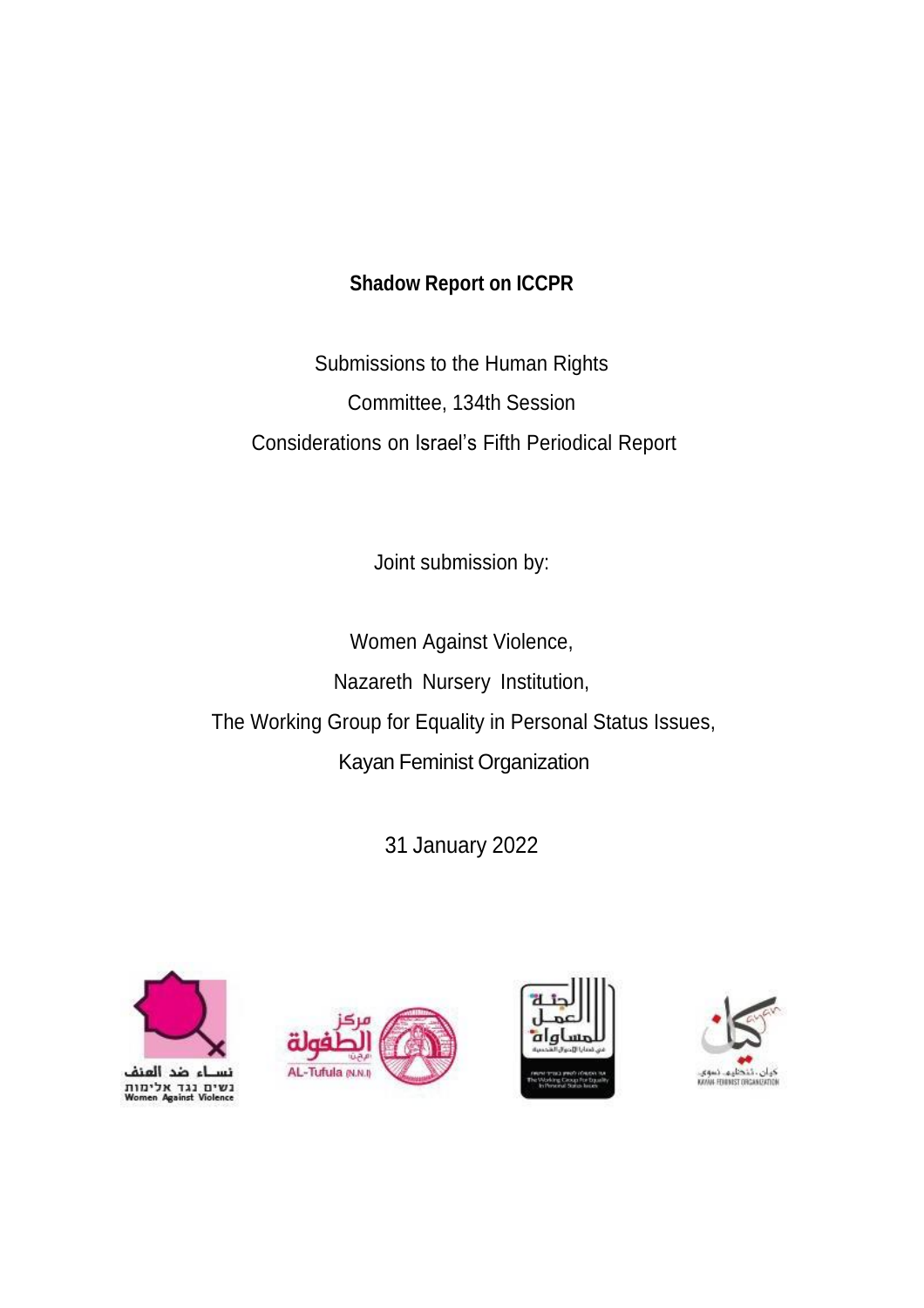# **Acknowledgments:**

The Organizations submitting this shadow report would like to thank Arwa Hleihel for her key contribution to the drafting of this report and Dr. Sonia Boulos for her academic guidance during the writing process and WAV intern Ruby Wong for Editing.







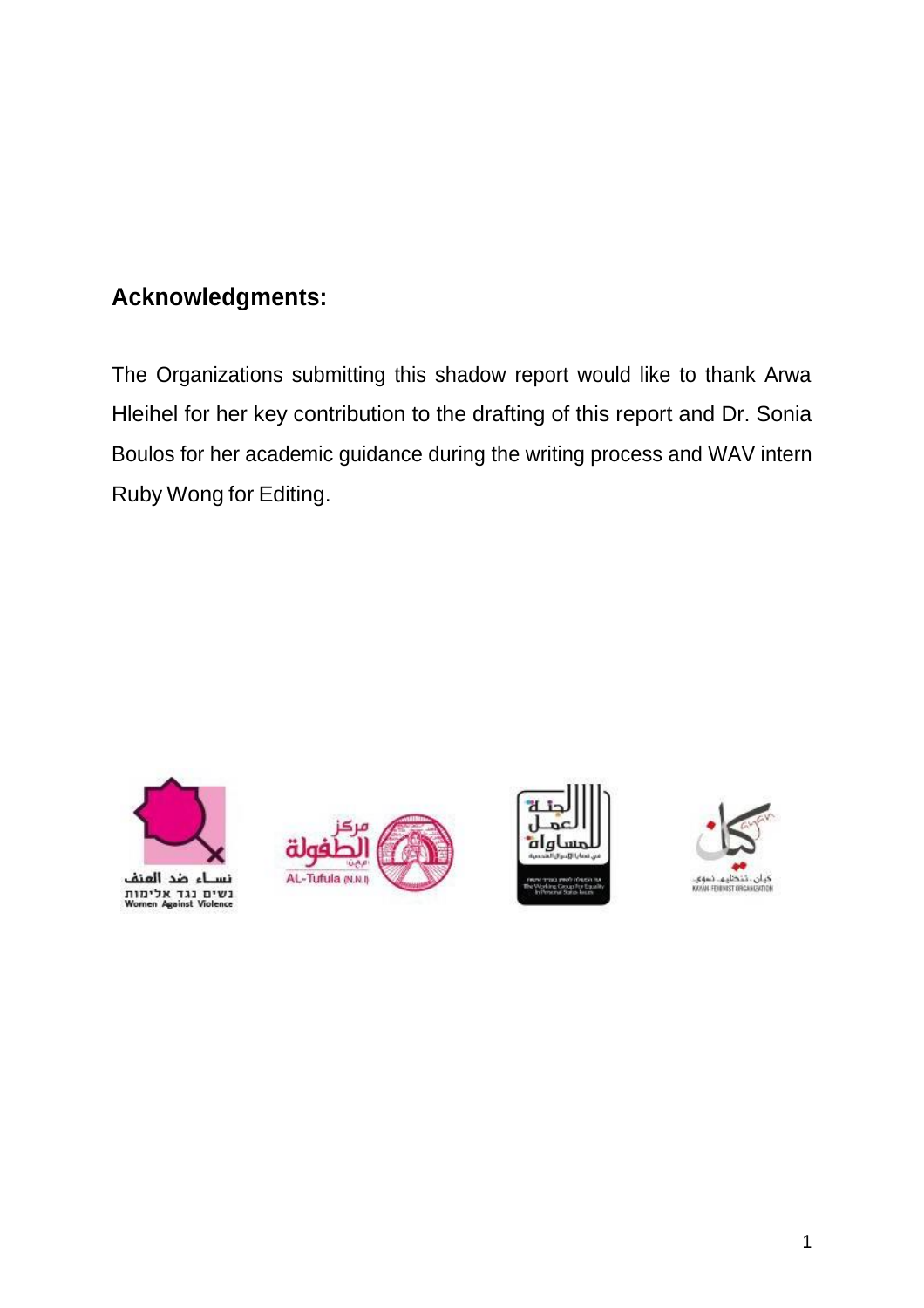# **Table of contents**

|  | 1. Introduction to the Report and its Objectives                       |    |
|--|------------------------------------------------------------------------|----|
|  | 2. Selected Issues                                                     |    |
|  | 2.1. Article 2(1), 3 and 26 - Right to Equality and Non-Discrimination | 3  |
|  | 2.2 Article 6 - Right to Life                                          | 5  |
|  | 2.3 Article 18 - Freedom of Thought, Conscience and Religion           | 9  |
|  | 2.4. Article 23 Right to Family                                        |    |
|  | 2.4.a Introduction                                                     | 10 |
|  | 2.4.b. Polygamy Policies                                               | 12 |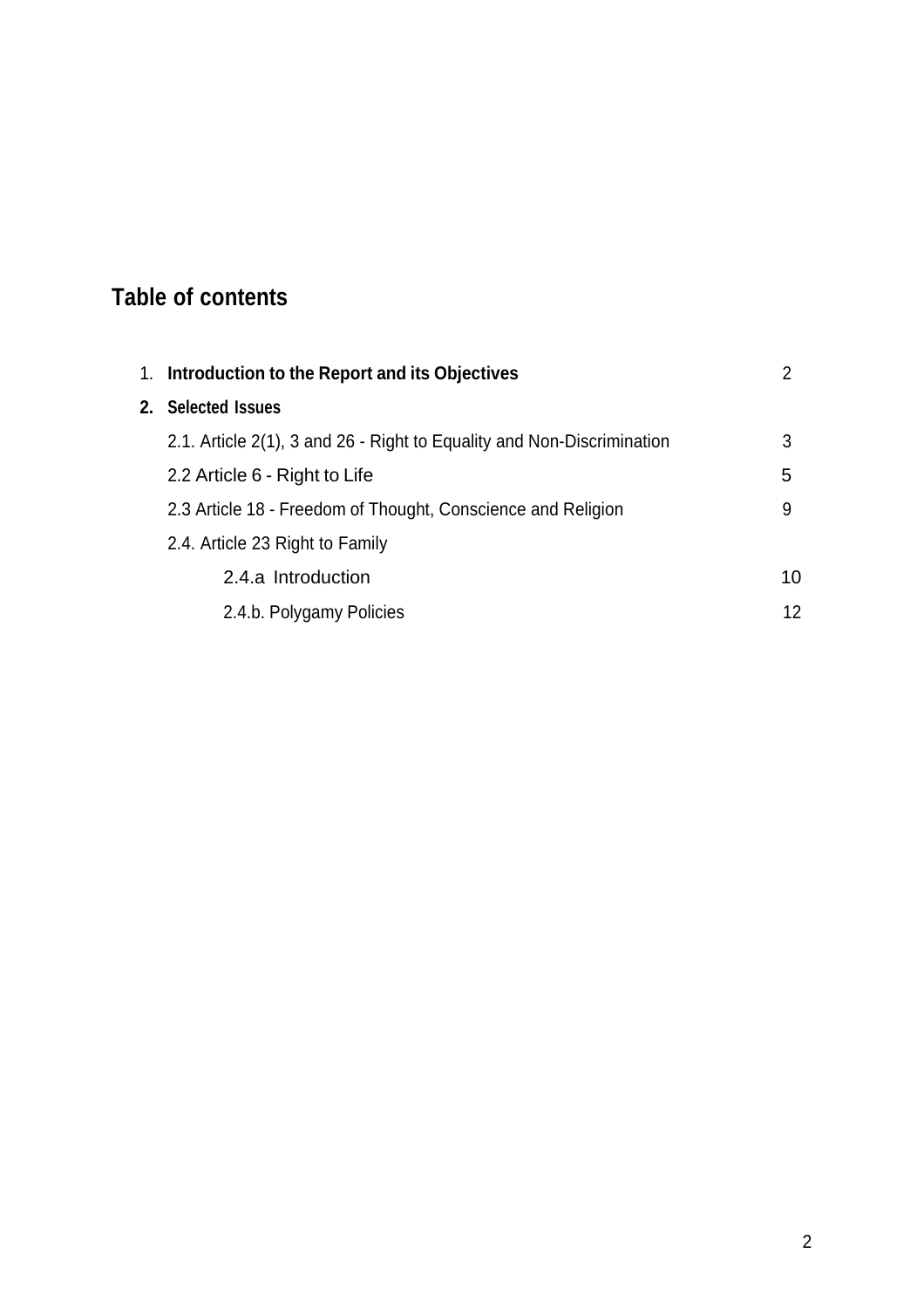### **1. Introduction to the Report and its Objectives**

This is a joint report submitted by a coalition of feminist organizations working on the promotion of the rights of Palestinian women, citizens of Israel. **In this report, the term "Palestinian women" refers exclusively to Palestinian women, who are citizens of Israel.**

Palestinian women in Israel constitute part of the indigenous Palestinian community in the State and comprise approximately 10% of Israel's population. Palestinian women are not a monolithic group. They live in various cities, towns, and villages throughout Israel, including unrecognized villages, Arab localities, and mixed towns and cities. Palestinian women live in communities that are also diverse in terms of their religious composition (Muslim, Christian, Druze, and other groups) and secular communities as well.

Living in a state that defines itself as a Jewish State, Palestinian women are subjected to multilayered discrimination, not only as members of a national minority but also as women who are affected by internal patriarchal societal structures.

This intersectional discrimination prevents Palestinian women in Israel from enjoying the rights granted by the International Covenant on Civil and Political Rights (ICCPR) and other human rights treaties on an equal footing.

This report aims to shed the light on Israel's failure to meet its international obligations under the ICCPR concerning key issues that constitute a violation of the basic human rights of Palestinian women citizens in Israel.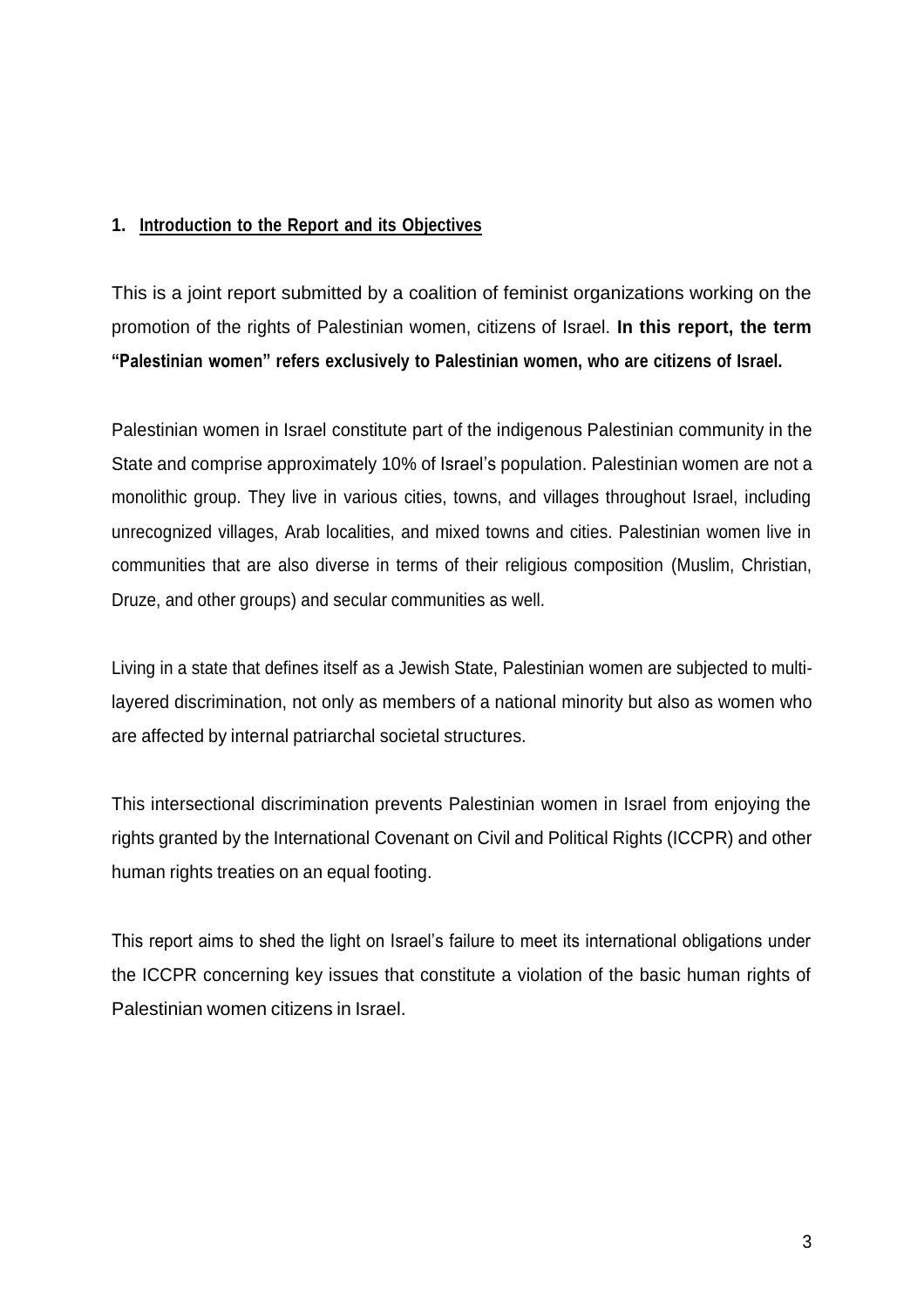#### **2. Selected Issues**

#### **2.1 Articles 2(1), 3 and 26 – Right to Equality and Non-Discrimination**

Israel lacks constitutional protection of the principle of equality. In its Concluding Observations on Israel's Fourth Periodic Report (CCPR/C/ISR/CO/3), the HRC expressed its concern that "the principle of equality and non-discrimination is not explicitly codified in the State party's Basic Law: Human Dignity and Liberty 5752-1992, which serves as the State party's bill of rights, despite its recognition as a fundamental principle in the State party's legal system" (para. 7). The HRC was also concerned over the differential treatment of Jewish and non-Jewish populations since the State maintains a three-tiered system of laws affording the civil status, rights, and legal protection for Jewish Israeli citizens, Palestinian citizens of Israel, and Palestinian residents of East Jerusalem (see ICCPR arts. 2 and 26).

The passage of the Nation-State Basic Law (hereinafter the Basic Law) on 19 July 2018 only exacerbates the previously existing racial inequality between Palestinian and Jewish citizens of Israel.<sup>1</sup> According to the Basic Law, "the right to exercise national self-determination in the State of Israel is unique to the Jewish people". The exclusion of non-Jewish citizens from the right to self-determination is translated into specific operative principles. Those include the exclusive right of Jews to automatic citizenship upon immigrating to Israel; the duty to encourage, promote and establish Jewish settlements; the designation of Hebrew as the only official language of the State, whereas Arabic is stripped of its official status and is downgraded to a language with "special" status; and that the State symbols and holidays are exclusively Jewish.

<sup>1</sup> H. Jabareen and S. Bishara, "The Jewish Nation-State Law", *Journal of Palestine Studies*, vol. 48, No. 2 (2019).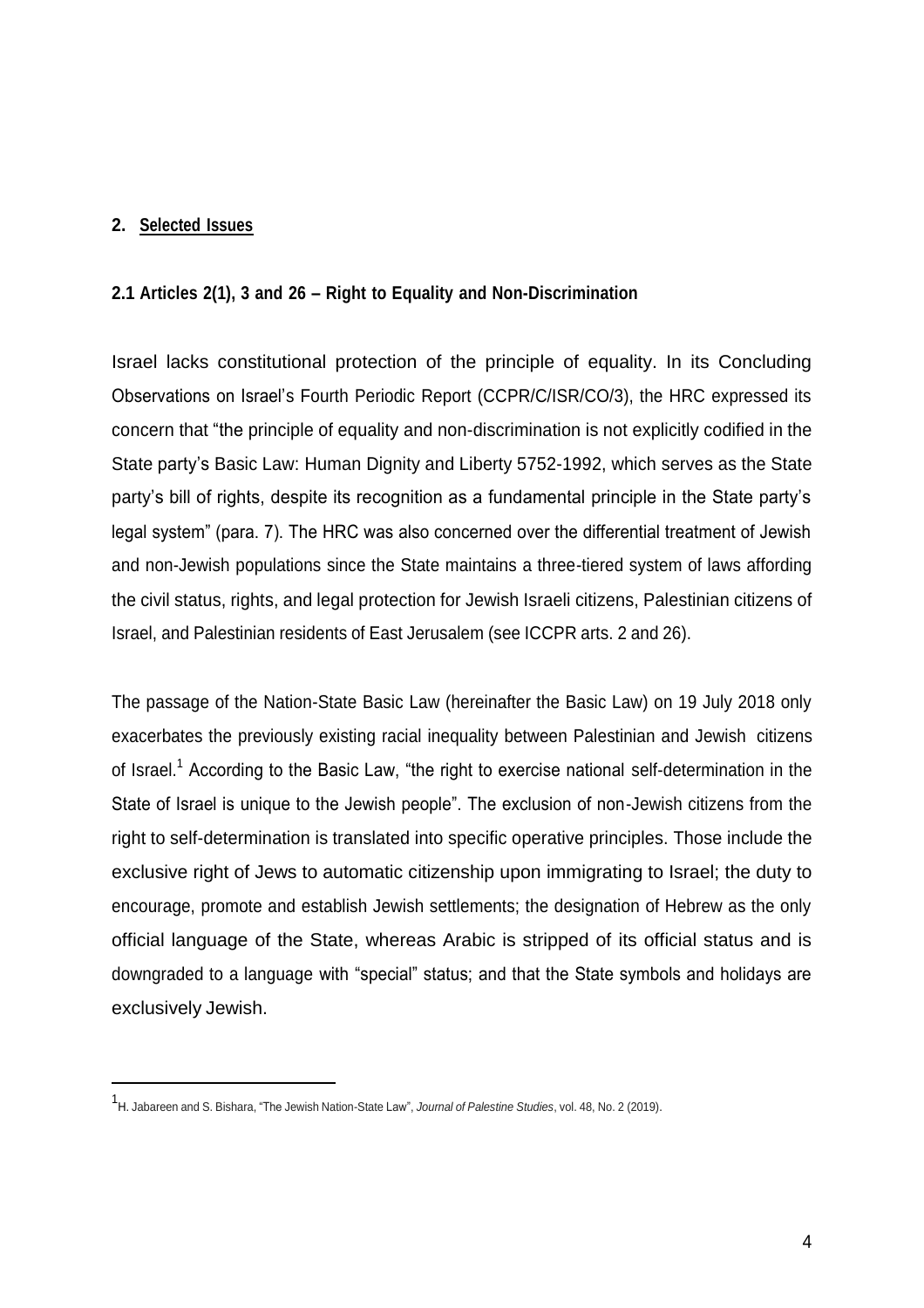With the adoption of the Basic Law, the preferential treatment of Jewish citizens became a founding constitutional principle, dividing Jewish citizens and non-Jewish citizens into two separate classes of citizenship.<sup>2</sup> In placing Jewish citizens as superior in the legal hierarchy, Palestinian citizens of Israel are excluded from the political community that constitutes the locus of sovereignty.<sup>3</sup> Their democratic and gendered rights are severely curtailed. As a result, Palestinian women citizens of Israel are rendered increasingly vulnerable and more susceptible to human rights violations than ever before.

Furthermore, Israel fails to recognize the notion of intersectional discrimination, which also exacerbates the vulnerability of Palestinian women in Israel. The United Nations human rights treaty bodies, including the HRC, have already recognized the notion of intersectional discrimination. The HRC has clarified that:

Discrimination against women is often intertwined with discrimination on other grounds such as race, colour, language, religion, political or another opinion, national or social origin, property, birth, or another status. States parties should

address how any instances of discrimination on other grounds affect women in a particular way and include information on the measures taken to counter these effects.<sup>4</sup>

<sup>2</sup> Y. Jabareen (2018). "The nation-state Law and Jewish supremacy. *Palestine-Israel Journal of Politics",* (Economics, and Culture, 2018), *23*(4), 16-22.

<sup>3</sup> Jabareen and Bishara, "The Jewish Nation-State Law"; Sonia Boulos, "The Nation State Law and the internal right to self- determination of Palestinian citizens of Israel", in Basic Law: Israel as the Nation-State of the Jewish People. Facts and Dimensions, Honaida Ghanim ed. (MADAR, 2019).

<sup>4</sup> ICCPR GC 28, art. 30 (CCPR/C/21/Rev.1/Add.10).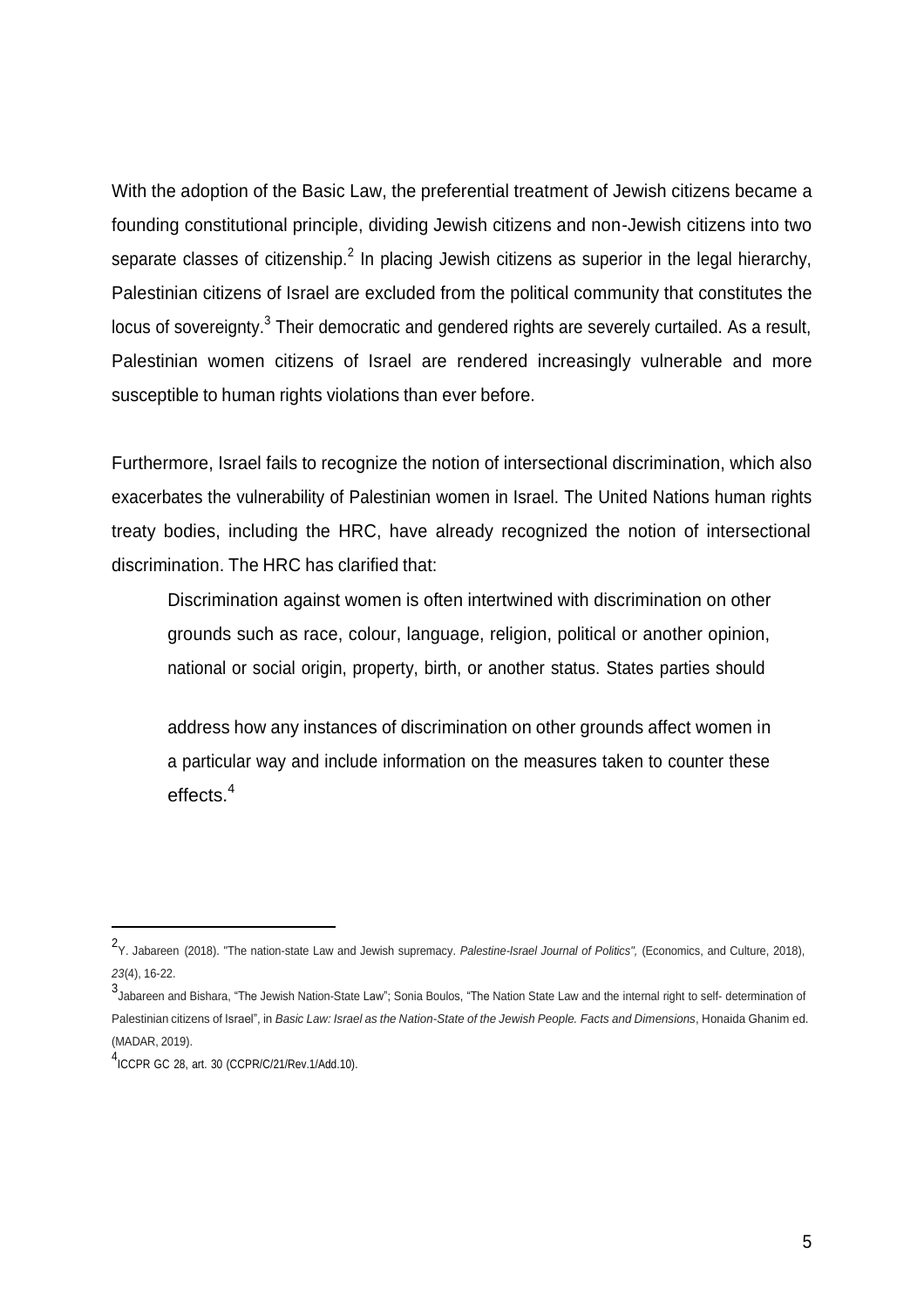Still, Israel fails to act upon this duty. This is reflected, *inter alia*, in the lack of disaggregated data on Palestinian women citizens of the State in key areas, such as gender violence. It is also reflected in the absence of an intersectional approach in official State policies addressing human rights violations affecting Palestinian women.

#### **2.2. Article 6 – Right to Life**

*Gender violence targeting Palestinian women citizens of Israel*

Under the ICCPR and other human rights treaties, Israel has the duty to adopt operational and general preventative measures to combat violence against women. However, statistics show that this duty is not being fulfilled.

According to official data published on femicide cases in Israel in 2020– 2021, Palestinian women were over-represented as victims, accounting for 58% of overall femicide victims while constituting only 18% of Israel's women population. Of those victims, 73% filed a complaint to the police before their murder.<sup>5</sup> Another indicator that suggests that the police are not meeting their due diligence duty in protecting Palestinian women from gender

<sup>5&</sup>lt;br><sup>5</sup>S. Batshon, "A Comparative research report: Israeli police law enforcement of Palestinian femicide cases" (Women Against Violence and Al-Tufula Center, 2021. Retrieved from https:[//www.wavo.org/uploads//releases\\_pdf/39795302520211202125839816744822.pdf \(L](http://www.wavo.org/uploads/releases_pdf/39795302520211202125839816744822.pdf)ast accessed on 30 January 2022); I. Avgar et al, "Concentration of Data for the International Day for the Elimination of Violence Against Women: Murder of Women, Violence Against Women by Their Spouses, Domestic Violence During the Coronavirus Crisis," (the Knesset Research and Information Center, November 2020).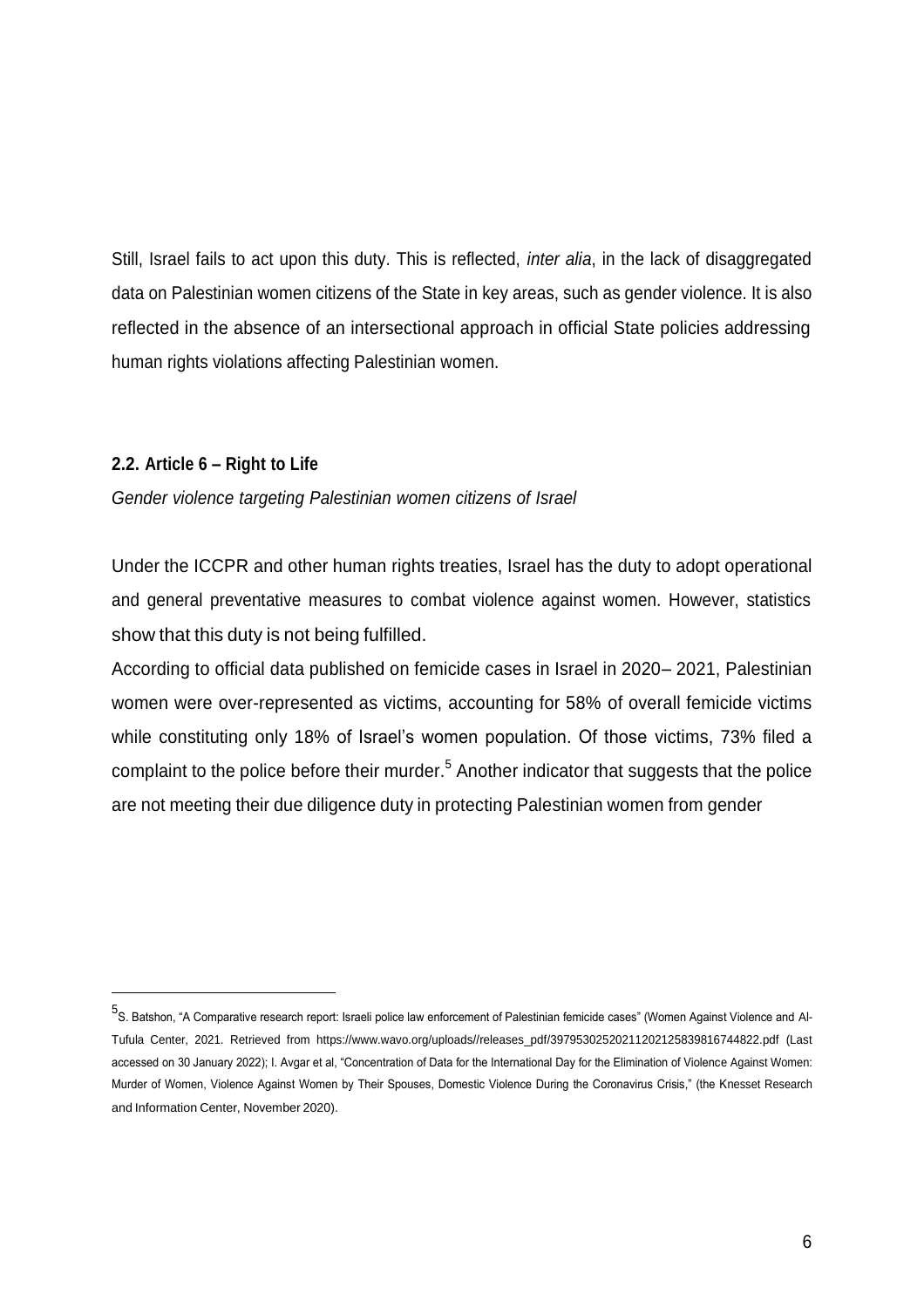violence is the fact that between the years 2010-2017, 80% of the Palestinian women who were murdered had previously filed a complaint to the police, compared to 40% among Jewish femicide victims.<sup>6</sup>

Recent reports published by several feminist organizations on Palestinian femicide in Israel demonstrate that the police forces are substantially less efficient in handling gender violence cases affecting Palestinian women than similar crimes targeting Jewish women.<sup>7</sup> A major problem highlighted by these reports is the lack of disaggregated data, based on national identity, in official statistics on gender violence. For example, between 2008 and 2018, the Israeli police refused to answer petitions requesting information based on disaggregated data on femicide under the pretext that they do not wish to label certain societal groups as being more violent. $8$  The police have also refused to provide the number of Palestinian victims who filed complaints before their murder between 2015 and 2020.<sup>9</sup>

Likewise, the Ministry of Justice was requested to provide information on the number of indictments filed in femicide cases involving Palestinian women citizens of Israel between 2015 and 2020. The Ministry of Justice too responded that it could not provide such information because it requires examining all murders files committed within the established time frame.

<sup>6</sup> H. Zoabi, "A Report Presented to the State Comptroller: Crime in Arab Society, Negligence in Police Work",(2017).

<sup>7</sup> S. Batshon, "A Comparative research report", p. 7; R. Anabtawi *et al*, "Research report: femicide: a grim reality and possibilities for resistance" (Kayan Feminist Organization, 2021).

<sup>8</sup> Batshon, "A comparative research report"; Anabtawi *et al*, "Research report".

<sup>9</sup> Anabtawi *et al*, "Research report".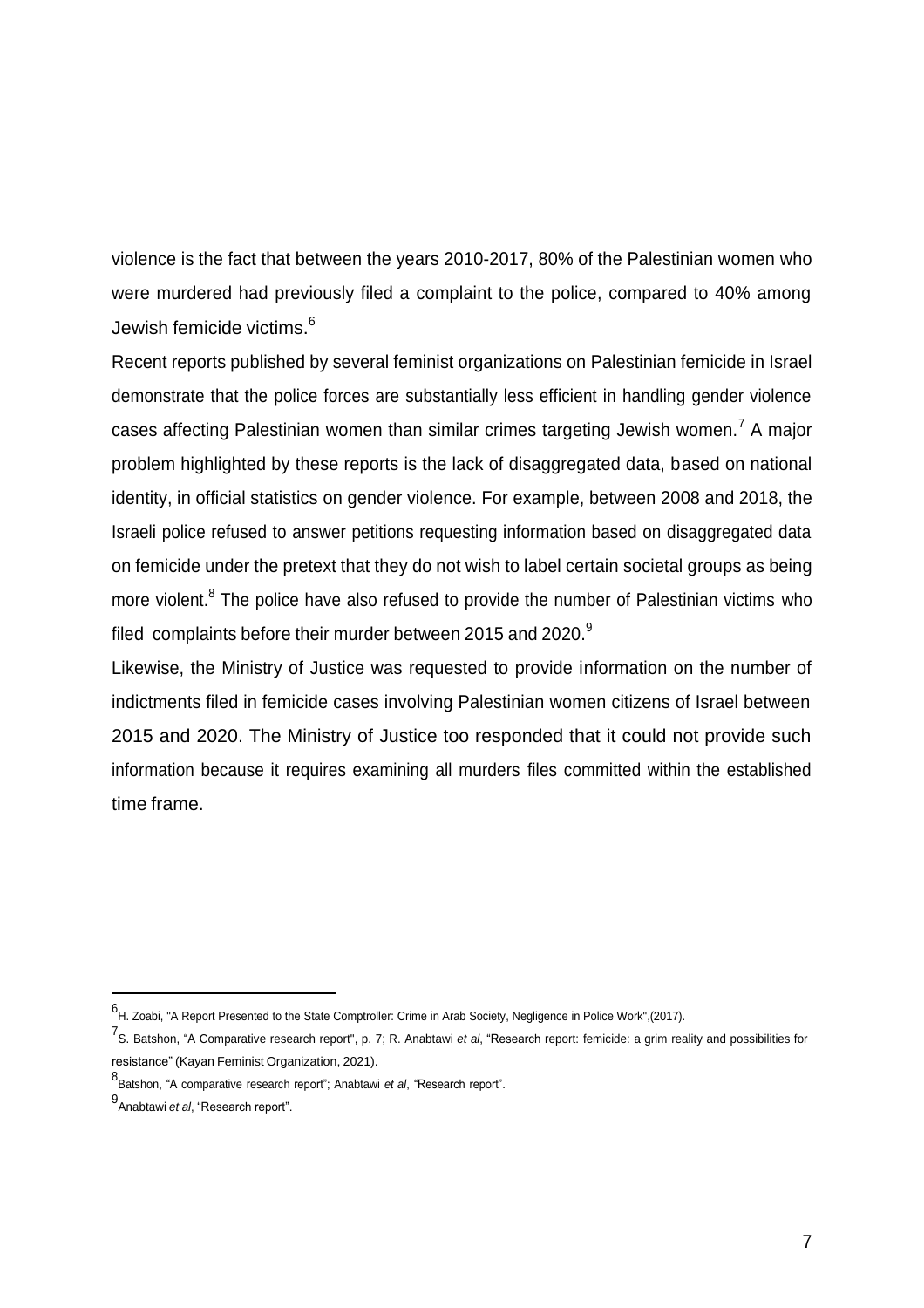As a consequence of the refusal of the police forces to provide the requested information, Women against Violence filed a petition to the District Court of Jerusalem under the Freedom of Information Law, 5758 - 1998 against the Israeli Police to obtain data.<sup>10</sup> Eventually, the information provided by the authorities allowed the examination of 233 femicide cases between 2008 and 2018. Those cases involved 129 Jewish and 104 Palestinianvictims.

A joint report published by various feminist organizations, focusing on the abovementioned data, found a wide gap in indictment rates between Jewish and Palestinian victims. An indictment was filed in 94.3% of the crimes involving a Jewish victim, compared to only 56% in cases involving a Palestinian victim. The report also found that the conviction rate stood at 75% in cases involving Jewish victims, compared to 34 % when the victim was a Palestinian. Moreover, the average sentence imposed on convicted offenders for murder or manslaughter in Jewish femicide cases is 14– 18 years, compared to 5.5 years in Palestinian femicide cases. These statistics are summarized in Table **1.**

#### **Table 1.**

Indictments, convictions, and sentences for Jewish and Palestinian femicides

|                                                             | Indictments | Convictions | Average length of<br>sentence |
|-------------------------------------------------------------|-------------|-------------|-------------------------------|
| Jewish women<br>femicide victims                            | 94.3%       | 75%         | $14 - 18$ years               |
| Palestinian women<br>citizens of Israel<br>femicide victims | 56%         | 34%         | 5.5 years                     |

Source: research by Palestinian feminist civil society organizations in Israel on femicide victims, 2008- 2018.<sup>11</sup>

<sup>10&</sup>lt;br>Administrative Petition, The Association Women and Girls Against Violence v. Israel Police, 43903, (Aug. 20, 2020). Retrieved from [https://01368b10-57e4-4138-acc3-01373134d221.usrfiles.com/ugd/01368b\\_96013e275b1b40eeb3651b71dd697512.pdf](https://01368b10-57e4-4138-acc3-01373134d221.usrfiles.com/ugd/01368b_96013e275b1b40eeb3651b71dd697512.pdf) (Last accessed 30 January 2022).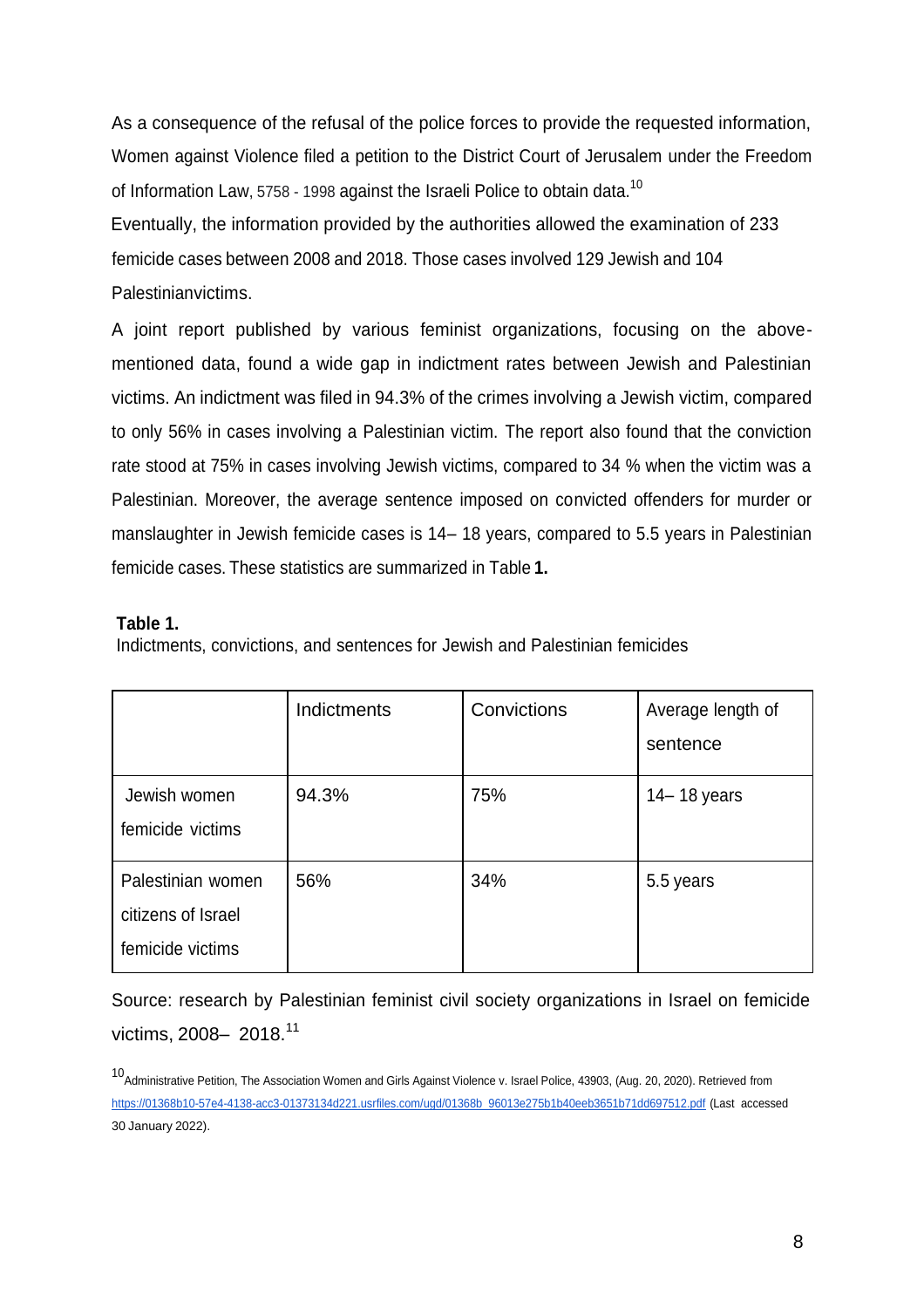The lack of adequate response of law enforcement agencies to gender violence crimes within the Palestinian community in Israel discourages many victimized Palestinian women from reporting abuse to the police.<sup>12</sup> This is tragically illustrated in the case presented in Box 1.

**Box 1.** The case of Wafa Abahra

In the case of Wafa Abahra, murdered in 2020, all relevant authorities in Israel, including the justice system, welfare, and the police, knew about the case, but none provided her with proper protection. A phone call between the victim and a police officer while Wafa was in a shelter for women victims of violence before the murder occurred reveals a harsh picture of disrespectful and negligent treatment. Below are parts of the recording of the conversation, from a report aired on Kan  $11$ :<sup>13</sup>

*Wafa:* "I don't know, but what I know now is that it is your job as a police officer to protect me and the girls, and it will be, like, you're aware of everything, I'm coming out [of the shelter] and I need protection."

*Policeman:* "Wafa, don't teach me my job."

*Wafa:* "Sorry, I didn't mean it, but, like, I'm coming out, and the same things haven't changed. [...] the fear and concerns are still the same."

*Policeman:* "If the same concerns are still there, then don't come out. What we've done, nowhere else would you get such a service."

*Wafa:* "I still don't know what you did."

A short while later, Wafa was stabbed to death by her spouse after she left a session of the court regarding the his violent past, it took the police **three weeks** to find and arrest him.<sup>14</sup>

[https://www.gov.il/he/departments/news/police\\_northen\\_district\\_murder\\_solve\\_28012021](https://www.gov.il/he/departments/news/police_northen_district_murder_solve_28012021) (last accessed 29 January 2022).

**Israel Police**, 28.1.2021, (in Hebrew).Retrieved from

<sup>11</sup> Batshon, "A comparative research report";

<sup>12</sup> Anabtawi *et al*, "Research report", p. 13.

<sup>13</sup> "When the Judge and the Cops Are Men, Wafaa Abahra Doesn't Stand a Chance," Siha Mekomit, 12.11.2020.(in Hebrew). Retrieved from [link](https://www.mekomit.co.il/%D7%9B%D7%A9%D7%94%D7%A9%D7%95%D7%A4%D7%98-%D7%95%D7%94%D7%A9%D7%95%D7%98%D7%A8-%D7%94%D7%9D-%D7%92%D7%91%D7%A8%D7%99%D7%9D-%D7%9C%D7%95%D7%95%D7%A4%D7%90%D7%90-%D7%A2%D7%91%D7%90%D7%94%D7%A8%D7%94/) (last accessed 29 January 2022).

<sup>14&</sup>lt;br>Conclusion of the Investigation Into the Murder of the Deceased Wafa Abahra, Who Was Stabbed to Death Near Araba, Who Was Stabbed to Death Near Araba, **Israel Police**, 28.1.2021, (in Hebrew).Retrieved from

[https://www.gov.il/he/departments/news/police\\_northen\\_district\\_murder\\_solve\\_28012021](https://www.gov.il/he/departments/news/police_northen_district_murder_solve_28012021)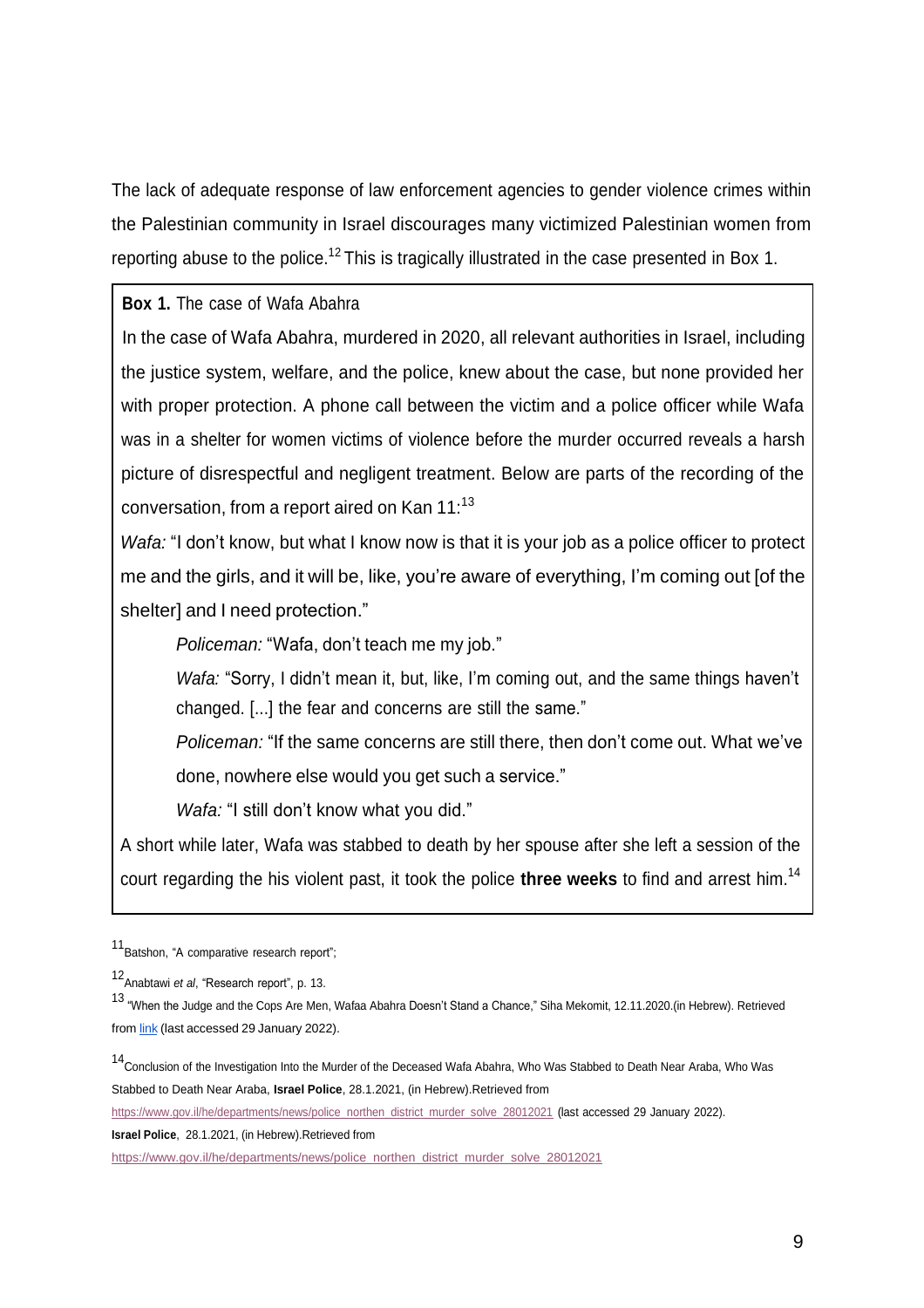In additional to the fialure of law enforcement agencies to adopt adequate operational measures to prevent and respond to gender violence targeting Palestinian women in Israel, general preventative plans also fail to meet the needs of this group of women.

In 2002, the Israeli Government established the Inter-Ministerial Committee on Femicide. This committee remained inactive until 2016. The Committee was unable to fulfill its mandate due to legal obstacles blocking its access to information on femicide cases from the relevant authorities. In December 2021, the Women's Advancement Committee in the Knesset held a meeting to discuss the mandate and performance of the Committee on Femicide.<sup>15</sup> During the meeting it became evident that the Committee lacks an intersectional framework in its mandate and structure. Currently, the Committee's mandate is limited to femicides committed by partners (husband, boyfriend, ex-husband, ex-boyfriend). Thus, it does not address femicide cases committed by first or second-degree relatives (father, uncle, brother, or son), which are more prevalent among the Palestinian community in Israel. Between 2008 and 2018, only 27 % of the Palestinian victims were murdered by their partners, compared to 40.3 %, who were murdered by a family member (See Box 2). <sup>16</sup>When human rights groups

<sup>15&</sup>lt;br>Women's Advancement Committee, "The committee discussion protocol" (2021). Available [at](https://fs.knesset.gov.il/24/Committees/24_ptv_614769.doc) [https://fs.knesset.gov.il/24/Committees/24\\_ptv\\_614769.doc](https://fs.knesset.gov.il/24/Committees/24_ptv_614769.doc) (accessed on 28 January 2022).

<sup>16&</sup>lt;br>Batshon, "A comparative research report".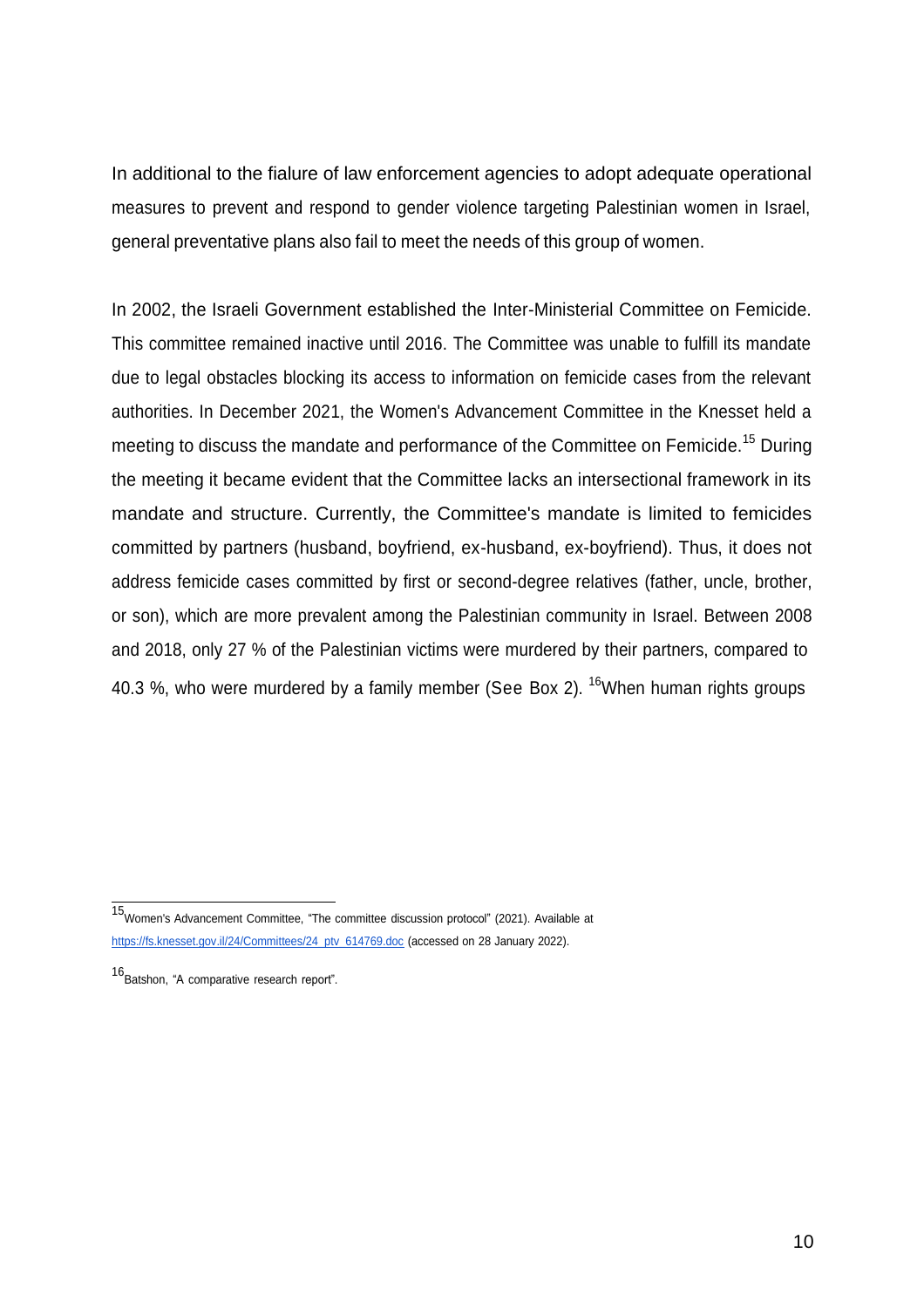**Box 2.** Palestinian femicide cases by relationship type

- **7.8% of Palestinian femicide cases** were committed by a **partner/spouse** (29 out of 104 cases)**.**
- **40.3% of Palestinian femicide cases** were committed by a **family member,** including extended family members and the spouse's family (42 out of 104).
- **31.7%** of the cases were committed by **another person(s)**, including in other criminal cases, an unknown perpetrator or a hitman (33 out of 104).

requested the committee expand its mandate,<sup>17</sup> the committee claimed that this could be done only if it gained access to information on victims from the relevant authorities. This argument lacks any logic since there is no causal connection between broadening the Committee's mandate to examine femicide victims cases perpetrated by people other than the victims' partners, and the Committee's access to information. Source: research on femicide cases, 2008–2018.<sup>18</sup>

### **2.3. Article 18 – Freedom of Thought, Conscience, and Religion**

The family law regime in Israel violates freedom of conscience and freedom from religion. The State allows only religious marriage in its territory. Family law in Israel originates from the millet system introduced by the Ottoman Empire. Under this system, recognized religious communities (Jewish, Muslim, Christian, and Druze) are granted autonomy over family law issues. This autonomy is exercised through a system of religious courts pertaining to each

<sup>17</sup> Communications from the Association for Civil Rights in Israel on 9 September 2020 and 15 October 2020; reply from the Inter-Ministerial Committee on Femicide on 8 October 2020; Women's Advancement Committee, "The committee discussion protocol".

<sup>18&</sup>lt;br>Batshon, "A comparative research report".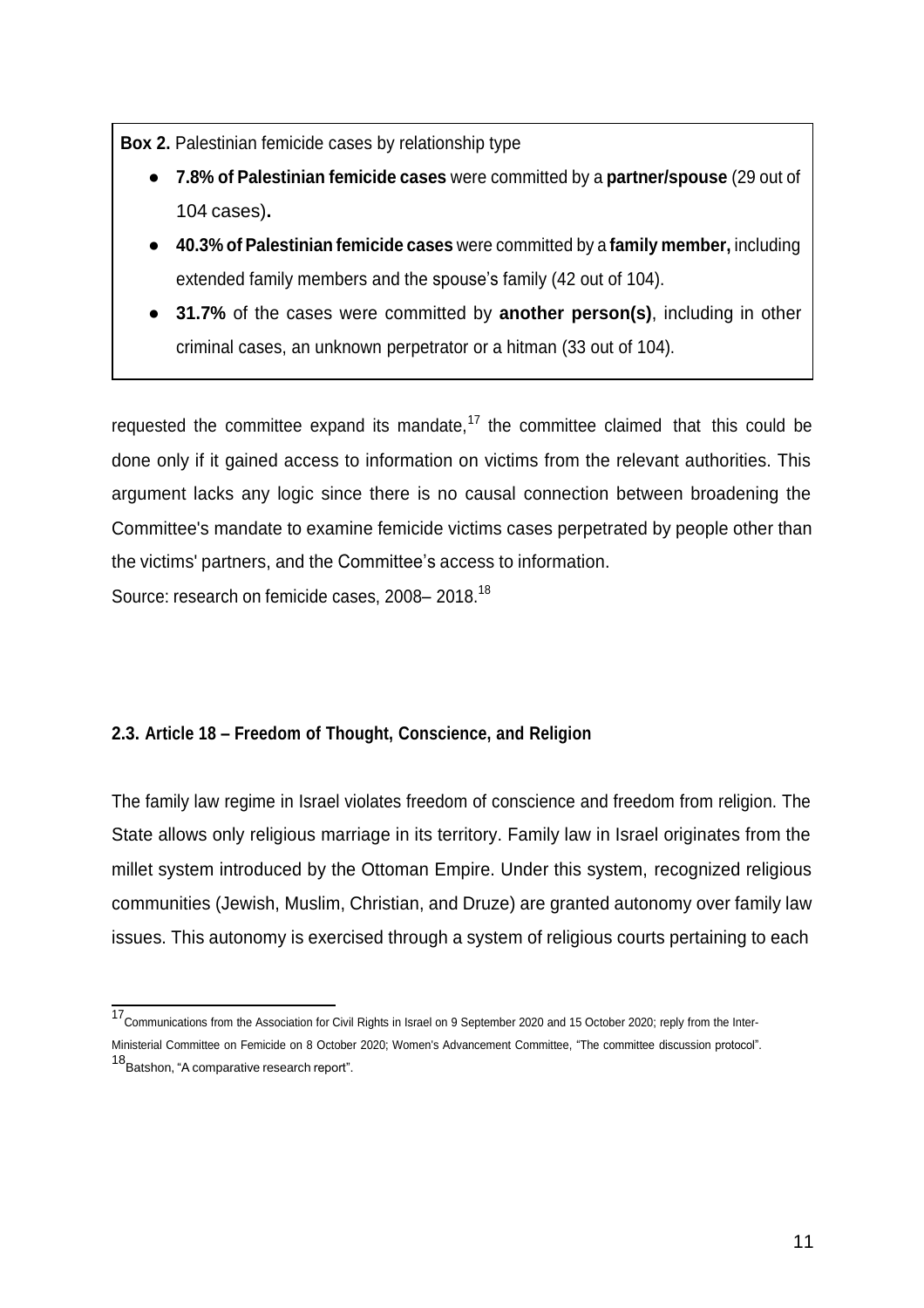religious community. Religious courts have exclusive jurisdiction over marriage and divorce in Israel; in other family law matters, such as alimony, child custody, and inheritance religious courts enjoy concurrent jurisdiction. courts, Israel established a civil system of family courts with parallel jurisdiction over family law (except for marriage and divorce). Religious courts and civil family courts alike must apply religious laws of the parties to the dispute, except for a few civil laws applicable to certain personal status disputes, such as the Spouses Property Relations Law 5733-1973, the Succession Law of 1965, and the Legal Capacity & Guardianship Law of a 1962.

The imposition of religious norms on the individual, without offering a secular alternative constitutes a serious infringement of freedom of conscience. According to General Comment (GC) 28, States should give information on the practices aiming to abolish, restrict or prevent "the marriage of a woman of a particular religion to a man who professes no religion or a different religion."

#### **2.4. Article 23 – Right to Family**

#### *2.4.a. The imposition of discriminatory religion-based laws*

As mentioned earlier, marriage and divorce in Israel are governed by the religious laws of the parties. Though each religious community is subject to its religious law, patriarchal conceptions of the marriage institution and gender roles is a common denominator of religious norms applied by all religious communities In Orthodox Jewish law, a wife cannot divorce her husband without his consent; if he refuses, she might spend the rest of her life married to him against her will.<sup>19</sup> Gender inequities in divorce law exist in the Greek Orthodox Code, which is applied by Orthodox ecclesiastical courts in Israel. This code was last reviewed in the 19th century, and it does not recognize, for example, that physical abuse of the wife by her husband is a legitimate ground for seeking a divorce.<sup>20</sup> Divorce is not even an option for Catholic women, they can only seek separation from the husband, or ask for the annulment of the marriage under very narrow circumstances. Alternatively, they have to convert to orthodox christianity to seek a divorce but only if the husband agrees to do the same. For its part, The family law applicable to Muslims in Israel is the Ottoman Law of Family Rights (hereinafter OLFR). The OLFR was introduced by the Ottoman Empire in mandatory Palestine in 1919 and remains in force today.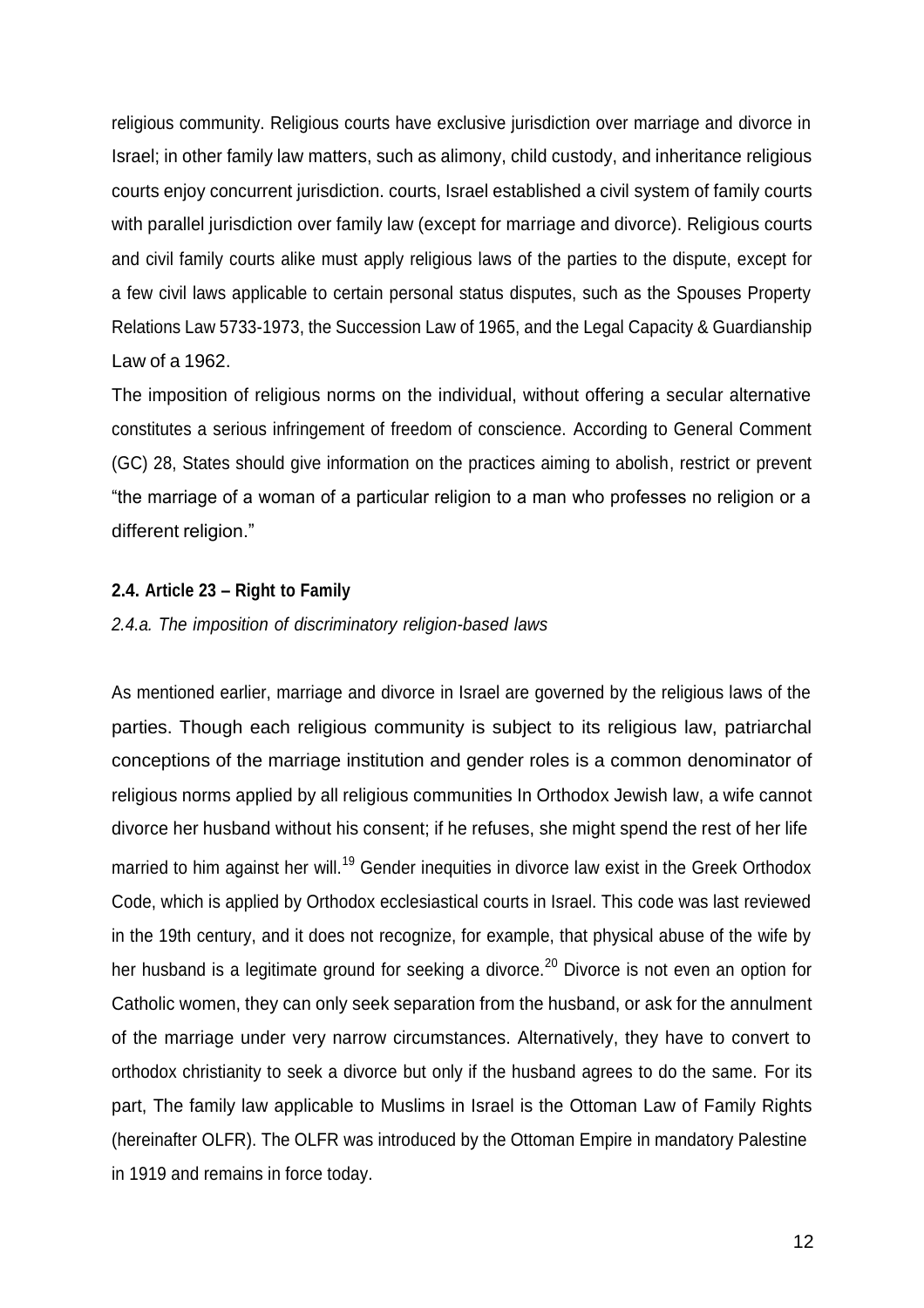The OLFR embodies a patriarchal construction of rights and duties within the family. Men are constructed as superior to women, as the heads of the family, and as providers and protectors of women.<sup>21</sup>

The family law regime in Israel is inconsistent with Article 23(4) of the ICCPR, which guarantees gender equality in family relations. Israel entered a reservation to Article 23 of the ICCPR, according to which "matters of personal status are governed in Israel by the religious law of the parties concerned. To the extent that such law is inconsistent with its obligations under the Covenant, Israel reserves the right to apply that law". Israel entered similar reservations to CEDAW to limit the application of the principle of gender equality to family relations. The CEDAW committee expressed the view that Israel's reservations concerning marital equality are inadmissible since they are contrary to the object and purpose of CEDAW.<sup>22</sup>

<sup>19</sup> Stopler, G. (2004). The free exercise of discrimination: Religious liberty, civic community and women's equality. William & Mary Journal of Women and the Law, 10, 459.

<sup>20</sup> Karayanni, Michael. "Multiculturalism as covering: On the accommodation of minority religions in Israel." The American Journal of Comparative Law 66, no. 4 (2018): 831-875.

<sup>21</sup> Rouhana, H. (2006). Muslim family laws in Israel: The role of the state and the citizenship of Palestinian women. Women Living Under Muslim Laws, 27, 37–49

<sup>&</sup>lt;sup>22</sup>CEDAW Committee 2011, Concluding observations of the Committee on the Elimination of Discrimination against Women. UN Doc. CEDAW/C/ISR/CO/5.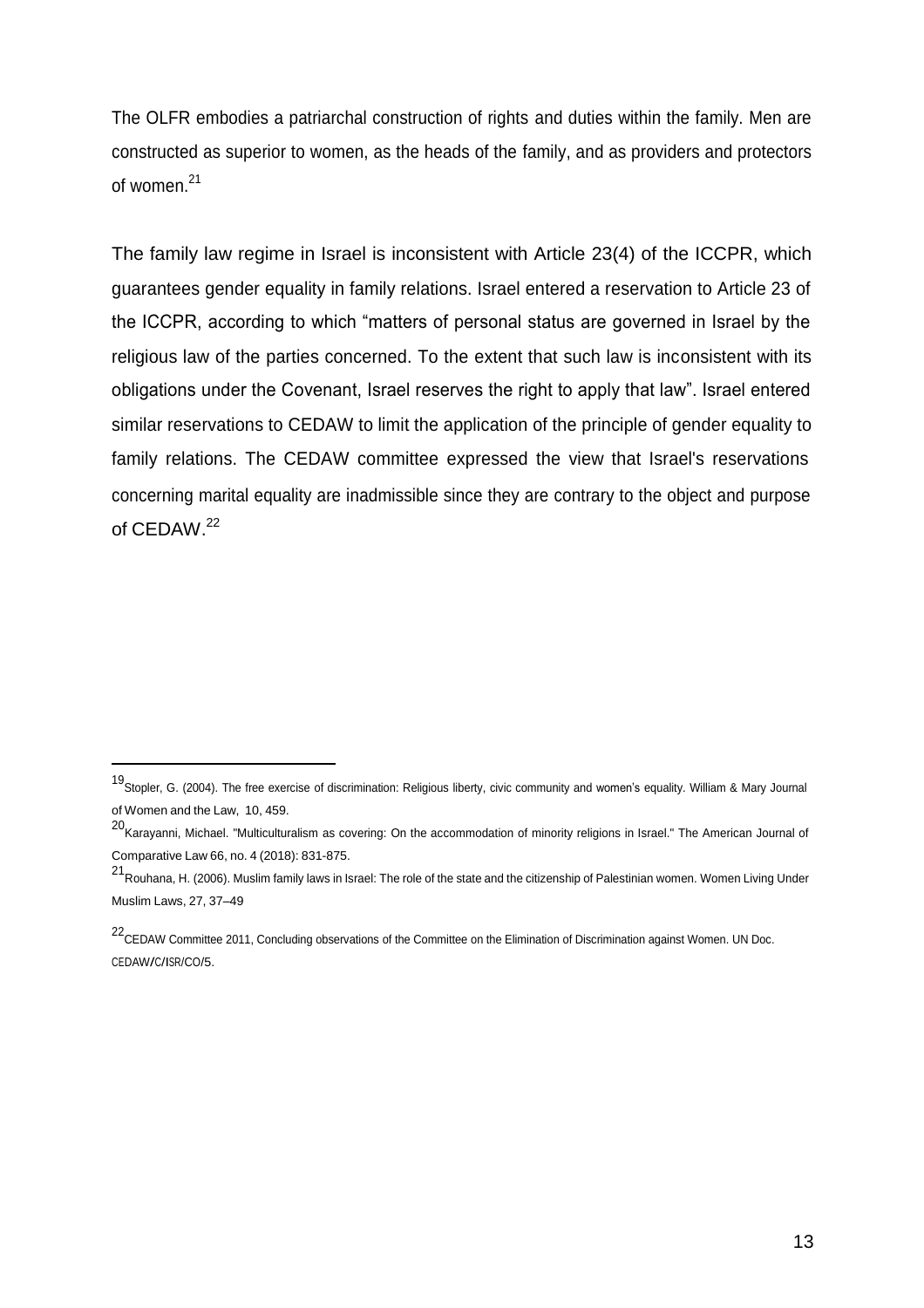#### *2.4.b. Policies for eradicating polygamy*

Article 23(4) of the ICCPR and article 16 of the Convention on the Elimination of all Forms of Discrimination Against Women (CEDAW) impose a duty on States to take the necessary measures to ensure equal rights for spouses entering marriage, during the marriage, and at its dissolution. Still more specifically, the HRC (ICCPR GC 28, para. 24) and CEDAW (art. 16) impose a duty on States to abolish polygamy. Polygamy constitutes a serious violation of the right to marital relations.

Polygamy was criminalized in Israel in 1977 (art. 176 of the Israeli Penal Law 5737-1977). Still, it is practiced in some communities, especially among the Palestinian Bedouin community in

the Naqab region. Between 20 and 40% of Bedouin households in the Naqab area are polygamous.<sup>23</sup>

For many years, Israel turned a blind eye to polygamy and showed no interest in enforcing the law.<sup>24</sup> Only recently, Israel started to pay attention to this discriminatory practice out of demographic concerns. Former Prime Minister Netanyahu publicly declared that the Bedouin demographic rise in the Naqab, due to polygamy, is a national threat that requires urgent action.<sup>25</sup> In January 2017, the Israeli government adopted Resolution 2345, to establish the

<sup>23</sup> Administrative Petition, The Association Women and Girls Against Violence v. Israel Police, 43903, (Aug. 20, 2020); S. Boulos, "Position Paper: A Critique of Israel's Approach to Polygamy within Palestinian Communities in Israel" (The Working Group for Equality in Personal Status Issues, 2020), p.8. Retrieved from [https://www.wavo.org/uploads//releases\\_pdf/107190186320220131092040983001571.pdf](https://www.wavo.org/uploads/releases_pdf/107190186320220131092040983001571.pdf) (Last accessed 31 January 2022).

<sup>&</sup>lt;sup>24</sup>Inter-Ministerial Committee Dealing for the Negative Implications of Polygamy, "Final report" (in Hebrew) (2018), pp. 7, 16. Available at [https://www.gov.il/BlobFolder/generalpage/polygamy\\_final\\_report/he/polygamy\\_final\\_report.pdf](https://www.gov.il/BlobFolder/generalpage/polygamy_final_report/he/polygamy_final_report.pdf) (accessed 28 January 2022).

<sup>25&</sup>lt;br><sup>25</sup>Z. Kam, "Netanyahu: "The Bedouin rise is a national issue", Kan (in Hebrew), 20 June 2017. Available at <https://www.kan.org.il/item/?itemid=19861> (accessed 28 January 2022).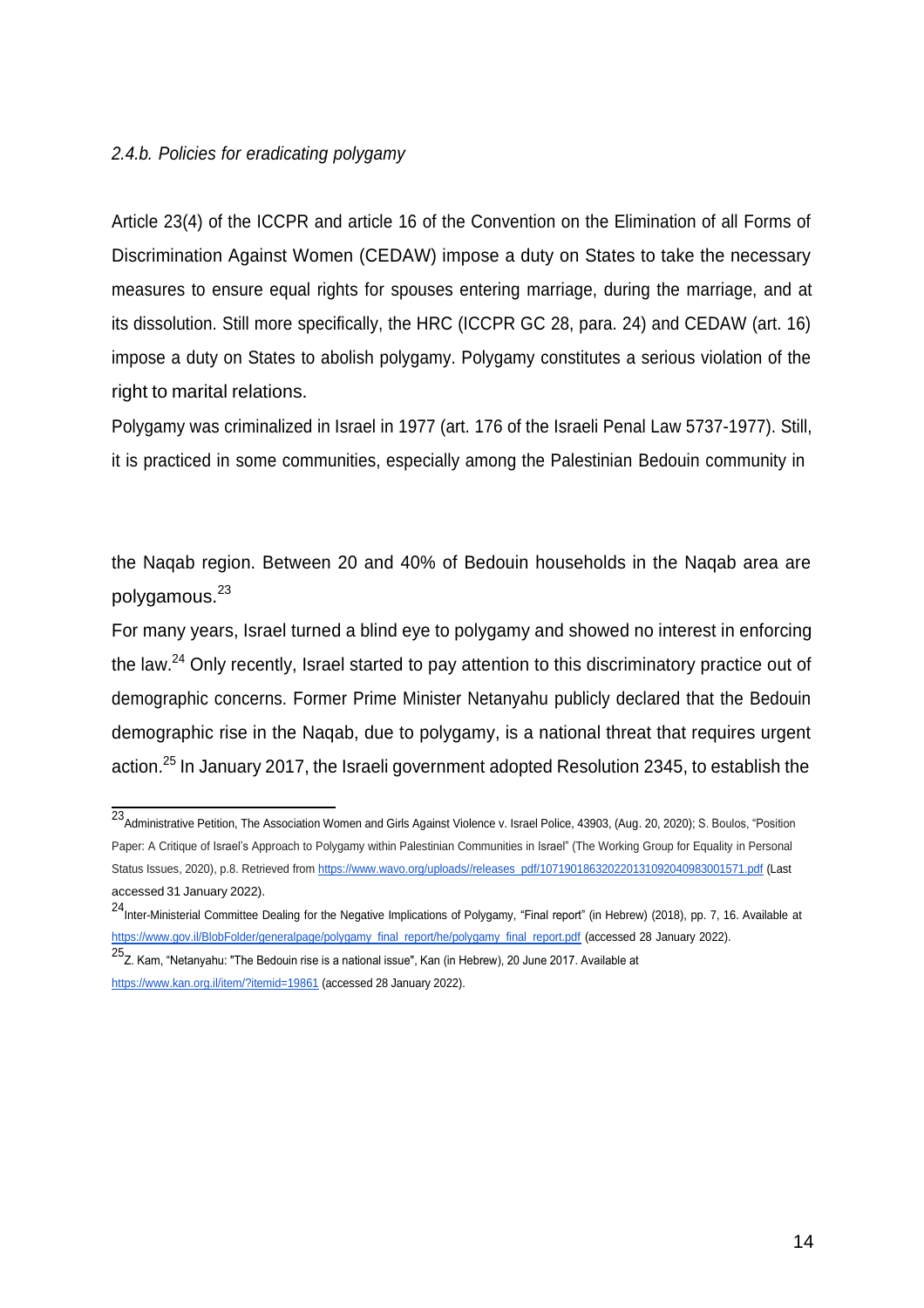Inter-Ministerial Committee for Dealing with the Negative Implications of Polygamy, headed by the former Director-General of the Ministry of Justice, Emi Palmor (hereafter the Palmor Committee). While the Palmor Committee adopted pivotal recommendations for eradicating in the field of law enforcement, employment, education, health and social services, it did not abandon the demographic/security approach to tackling polygamy. Additionally, it lacked an intersectional approach to this discriminatory practice. This is reflected in the following:

- The scope of the Palmor Committee's mandate is limited to the Bedouin women in Naqab, where polygamy is perceived as a "demographic" threat, excluding the other sections of the population where polygamy is less common.
- The Palmor Committee overlooked Israel's decades-long discriminatory land policies in the Naqab and their correlation to Polygamy. Since the establishment of the State of Israel, land-grabbing policies have led to the forced displacement of Bedouins from their lands. This has had an adverse impact on the status of Bedouin women within their communities. Historically, Bedouin women worked in agriculture; with the loss

of their land, they lost their productive power. This has resulted in the erosion of their power and status within their community.<sup>26</sup> The gendered implications of discriminatory land policies remain particularly evident in the Naqab today, especially in the unrecognized villages whose inhabitants are denied access to basic services and basic human rights, such as housing, water, health, and education. <sup>27</sup> Still, **the Palmor Committee attributed polygamy only to internal cultural and religious factors while ignoring the correlation between discriminatory land policies and high rates of polygamous marriages.**

the Lack of recognition of the correlation between discriminatory land policies and polygamy is evident in the recommendation of the Palmor Committee concerning

<sup>26</sup> Abu Rabia, R. (2011), Redefining polygamy among the Palestinian Bedouins in Israel: Colonization, patriarchy, and resistance. Am. UJ Gender Soc. Pol'y & L. , 19, 459.

<sup>27</sup> Abu Rabia, R. (2011), Principles for Arranging Recognition of Bedouin Villages in the Negev. The Association for Civil Rights in Israel.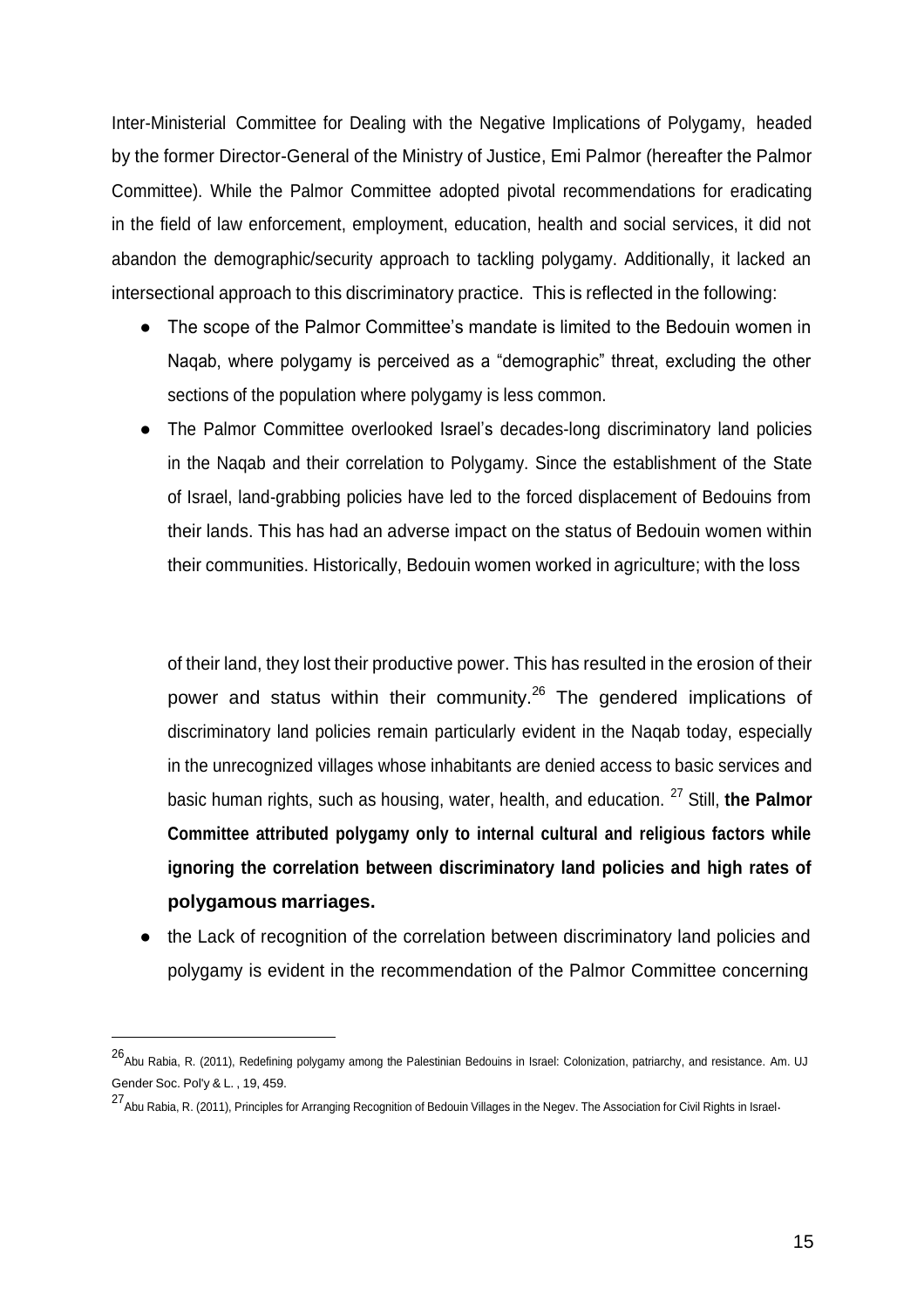unrecognized villages. The Palmor Committee established that polygamy rates among younger men living in unrecognized villages are higher than those in the recognized villages. Still, in its recommendations, it did not challenge the status quo of the unrecognized villages, nor did it call for their recognition. The report did not call for the establishment of **permanent** health facilities and social services in unrecognized villages to empower women. Instead, it only required expanding mobile services, such as mobile clinics, to those villages.<sup>28</sup>

- The Committee's recommendations fail to address the plight of alien women from Jordan, the West Bank, and Gaza, who are trapped in polygamous marriages to Israeli citizens. The Ministry of Interior refuses to grant these women legal status or family unification, even if the alien wife is the first wife. These women are deprived of the right to access health or other social services. As a result, they are more susceptible to physical and emotional abuse by their husbands. Fear of expulsion prevents these women from seeking the authorities' help even in cases of grave abuse. While the Palmor Committee compares the situation of these women to the situation of trafficked women, it does not require the State to grant them legal status.
- The Palmor Committee recommended the legalization of polygamy in the following cases: when the first wife cannot bear children; when the first wife is seriously ill; when a man marries the widow of his brother; and when the husband has been separated from his wife for a long time but the divorce procedures are complex or could cause serious harm to the first wife and her children. Eventually, the government did not implement the Committee's proposal to regulate polygamy due to public outcry and strong opposition by feminist groups. Demographic concerns played a role too in the rejection of this specific recommendation.<sup>29</sup> However, this indicates that at the policy-making level, women's rights are not the central factor prompting the state to take actions to eradicate polygamy.

These deficiencies suggest that the measures adopted by the State to eradicate polygamy aremotivated primarily by discriminatory demographical considerations and not by the protection of the human rights of the victims.

<sup>28</sup> Boulos, "Position paper"; Inter-Ministerial Committee Dealing for the Negative Implications of Polygamy, "Final report" 29 Boulos, "Position paper".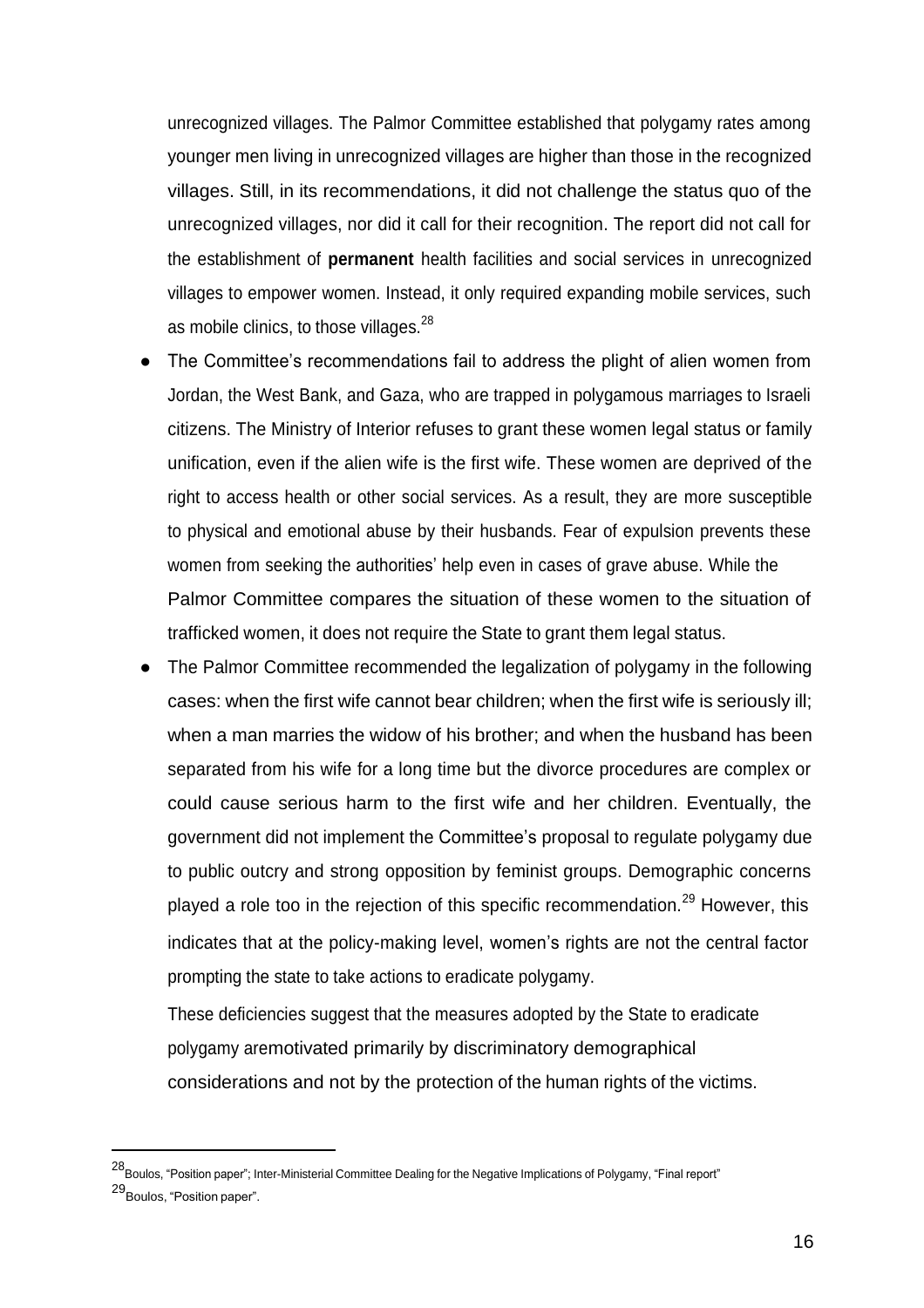## **ANNEX**

## **Shadow Report on ICCPR**

**(Joint submission)**

The Organizations Submitting this Shadow Report:

## **Women Against Violence (WAVO)**

WAVO is an indigenous, women-led, women-run NGO and one of Israel's leading Arab women's organizations. Having gotten its start at the vanguard of the NGO feminist movement of the early 1990s, the Association began by founding the first services for Arab women victims of violence in Israel (and, in fact, the entire Middle East).

WAVO established the first shelter for battered women and their children (1992), a 24-hour crisis center for Arabic speakers (1993), a shelter for young women (1994), and a series of halfway houses (1995-8), all of which are formally recognized and funded by the Ministry of Welfare. In the intervening years, the Association has continued to run several of these services (notably its women's shelter and crisis center), defining *new roles* for itself in the early 2000s as an all-around feminist agency to raise the status of Arab women in Israel. With this, the organization adopted a three-tiered platform combining public awareness campaigning to change attitudes across the Arab minority with two campaigns: one to promote women's participation in the workforce and another to promote their participation in the public sphere (especially inthe decision-making echelons).

In 2021, some 15,000 women and youth participated in the Association's public events in schools and communities across the country. Between 2008-11 the Association signed all 9 of the major Arab political parties in Israel on an 'Equality Pact' that commits them to promote an equal number of women on their candidate lists; today, it continues this work at the local level, and aims to sign all 53 of the Arab local and regional councils in Israel. (It has signed 20 so far.) Outside of the Arab minority, the Association is recognized both nationally and across the wider MENA region (among others by the U.S. State Department, which have been a supporter since 2013) for its expertise in violence prevention services, advocacy and public awareness campaigning. The Association is a founding member of the SALMA Network, a coalition of 12 women's organizations from countries across the Middle East and North Africa, where it assists grassroots and emergent NGOs in these countries with everything from formulating feminist platforms to developing service strategies to address the problem of gender-based violence.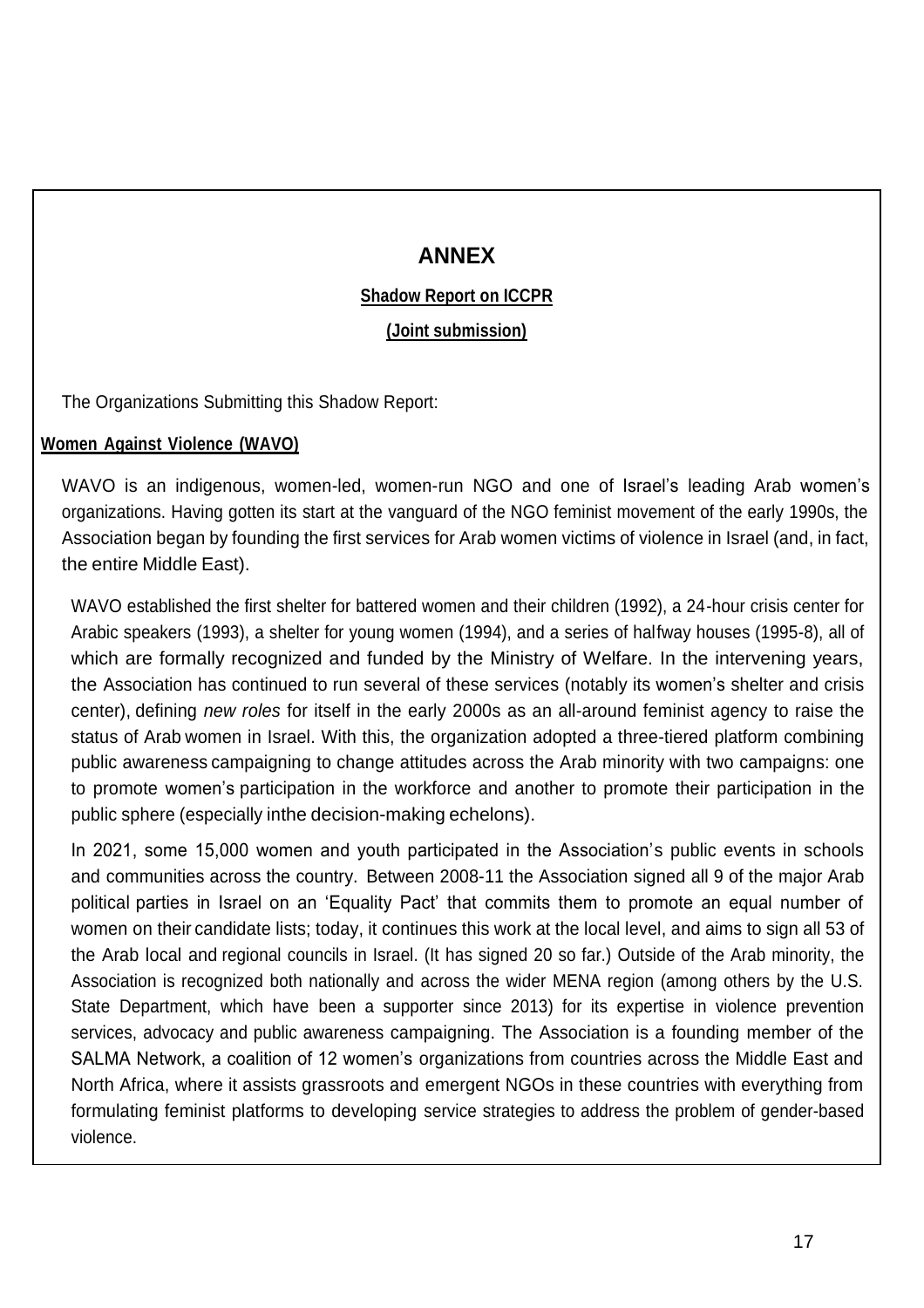## **Al-Tufula, Nazareth Nursery Institution (NNI)**

NNI was established in 1989 by Palestinian women citizens of Israel. Since its establishment, the NNI has worked in two main fields, Early Childhood Care and Development and Women Empowerment, to encourage a democratic and civil society. The working strategies of the Al-Tufula center include the development of Infrastructure, Capacity Building, Resource Development, Support services, Advocacy, and Networking.

In the field of Women Empowerment, our activities are centered on women's unique attributes and abilities. By creating opportunities and serving as a support system, we aim to fulfill our primary goal, to empower women to use their qualities as their endeavor to develop and try new things and enter into contemporary and historic roles in a very traditional society

NNI has been developing a new approach of empowerment that originated from the current situation, culture and beliefs of women in our society. We start with the individual women, where they are at, without marking their steps or deciding their path of empowerment and without assuming that they lack or need certain skills. We believe that empowerment is about believing in women's abilities and creating opportunities for them to use their abilities within their society.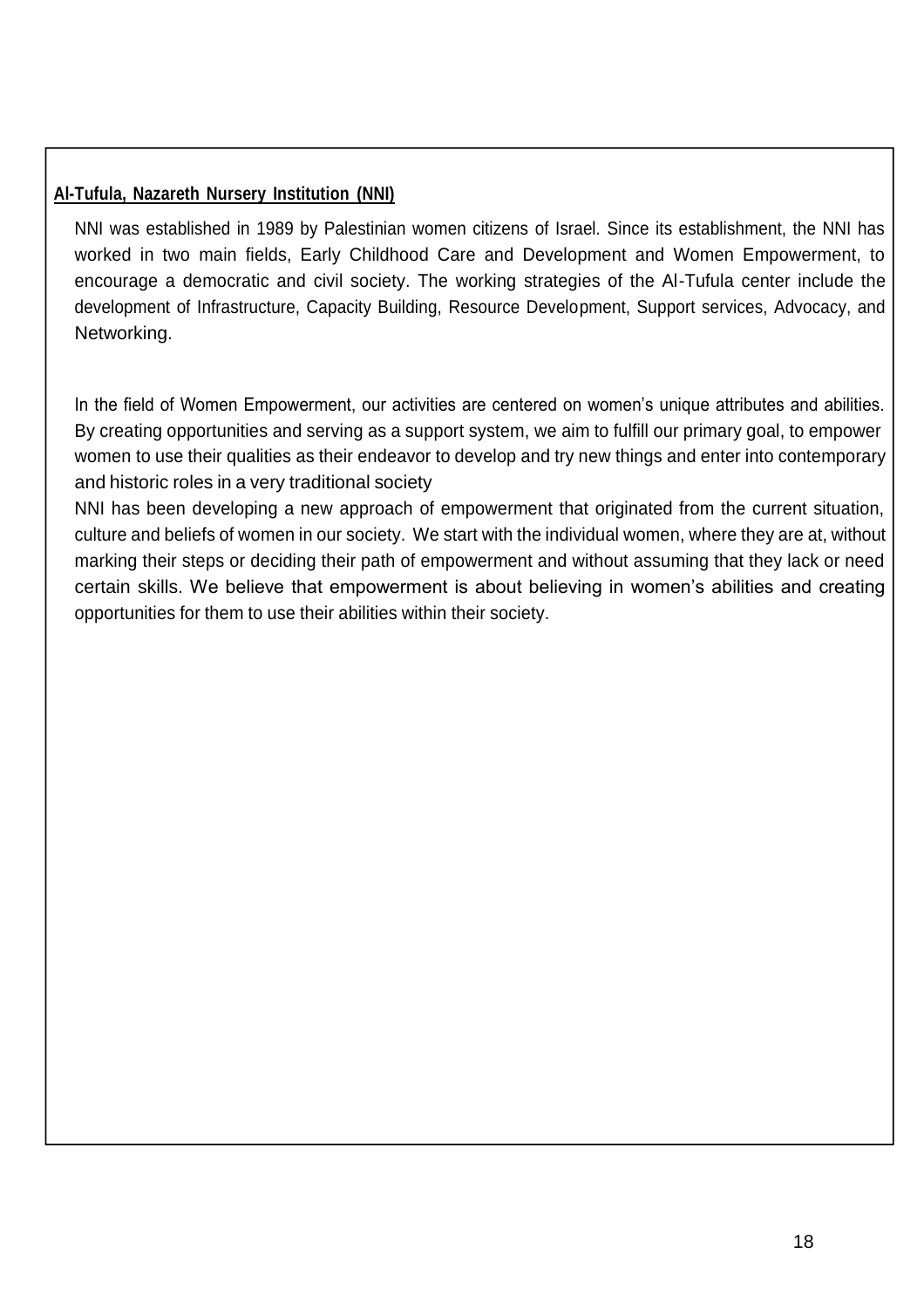## **Kayan, A Feminist Organization**

.

Kayan takes a bottom-up approach to social change. We invest in the field by empowering women to become transformative leaders on local and national levels, protecting and promoting Palestinian women's human and civil rights in Israel, and breaking down the social and institutional barriers to gender equality. We do this through two interconnected programs: the Community and Legal Programs.

Kayan's [Community Work m](https://www.kayanfeminist.org/community-work)obilizes women to challenge gender discrimination at family, community and society levels and actively participate in public life and decision-making processes through long-term investments in developing Arab women's leadership at the grassroots. Support of women-led community organizing in Arab villages has emerged as a cornerstone of Kayan's work, a tool that empowers women to overcome imbalances and improve their lives in tangible ways. We strengthen civil society institutionbuilding among Palestinian women with intensive empowerment and leadership training, ongoing professional development support, and access to inter-organizational networking and collaboration frameworks. Kayan currently has community projects that address violence against women, gendersensitive budgeting, women's health, land and housing rights, the rights of return, and women in local politics.

Kayan's Legal Work serves Palestinian women in Israel through investigating institutionalized barriers to women's rights; empowering Arab women as informed decision-makers able to demand their rights; litigating in defense of women's human and civil rights; and advocating for social, political, economic, and legal reforms that advance Palestinian women's status and rights. Legal work activities include:

- providing free legal consultation and representation to Palestinian women in Israel;
- initiating advocacy campaigns that target key political and religious institutions;
- informing grassroots women of their legal rights;
- supporting local feminist initiatives with legal tools;
- educating employers and duty-bearers of their legal obligations as related to Palestinian women's rights, and;
- enforcing the realization of Palestinian women's rights in specific institutions and throughout the society at large.